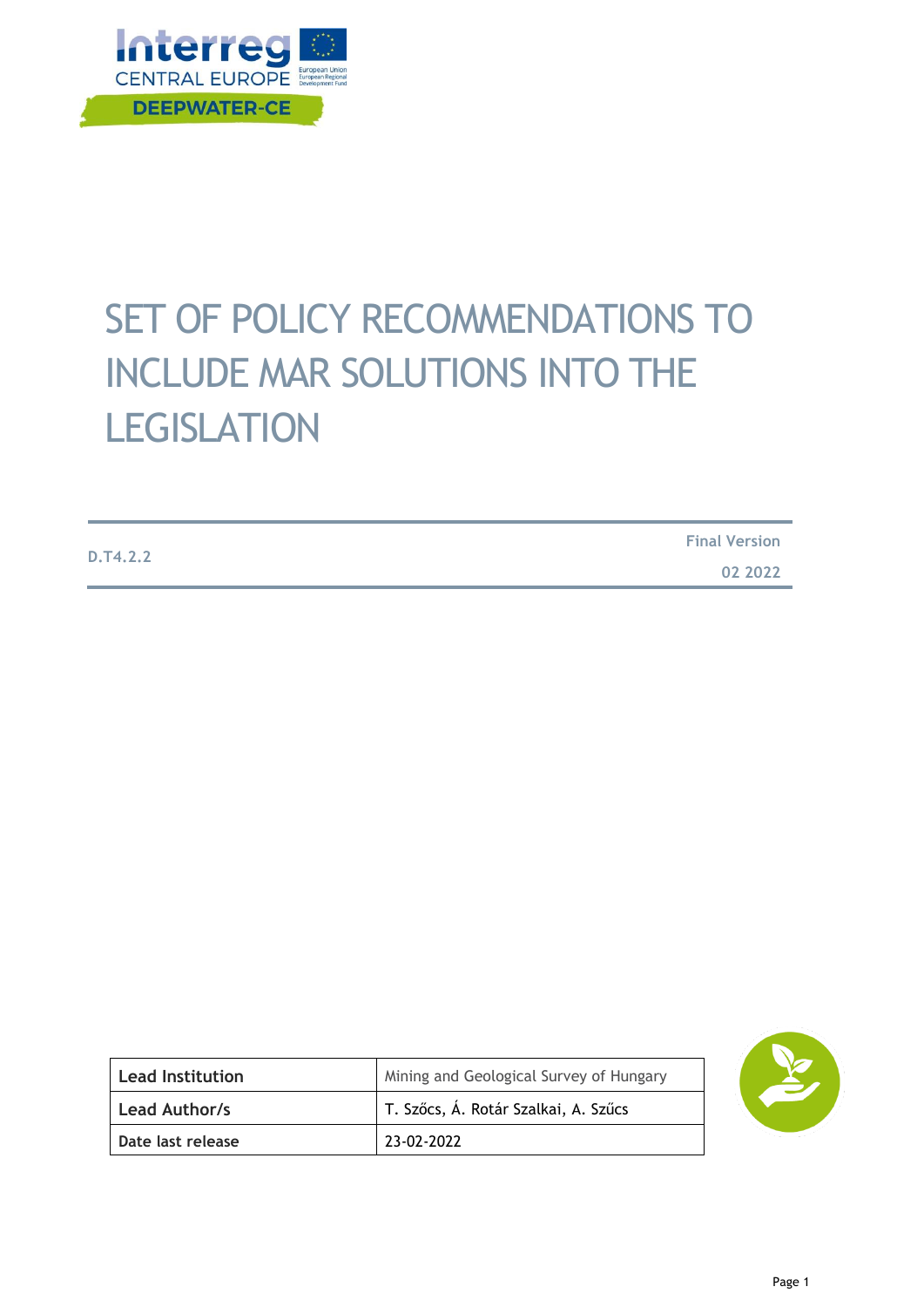| <b>Contributors</b> | <b>Institution</b>                      |
|---------------------|-----------------------------------------|
| Zoltán Püspöki      | Mining and Geological Survey of Hungary |
| Eszter Tihanyi Szép | Mining and Geological Survey of Hungary |
| Éva Pálfi           | Mining and Geological Survey of Hungary |
| Ágnes Ódri          | Mining and Geological Survey of Hungary |
| Nóra Gál            | Mining and Geological Survey of Hungary |
| Julianna Mekker     | Mining and Geological Survey of Hungary |
| Annie Imig          | <b>Technical University of Munich</b>   |
| Arno Rein           | Technical University of Munich          |
| Sławomir Sitek      | University of Silesia in Katowice       |
| Jacek Różkowski     | University of Silesia in Katowice       |
| Marek Sołtysiak     | University of Silesia in Katowice       |
| Krzysztof Janik     | University of Silesia in Katowice       |
| Andrea Vranovská    | Water Research Institute                |
| Dana Vrablíková     | Water Research Institute                |
| Štefan Rehák        | Water Research Institute                |
| Viliam Novák        | Water Research Institute                |
| Božidar Čapalija    | Split Water and Sewerage Company Ltd    |
| Robert Hegyi        | General Directorate of Water Management |
| Daniella Micsinai   | General Directorate of Water Management |
| Levente Magyar      | Geogold Kárpátia Ltd.                   |
| Magdolna Ambrus     | Geogold Kárpátia Ltd.                   |
|                     |                                         |
|                     |                                         |
|                     |                                         |
|                     |                                         |
|                     |                                         |
|                     |                                         |
|                     |                                         |
|                     |                                         |
|                     |                                         |
|                     |                                         |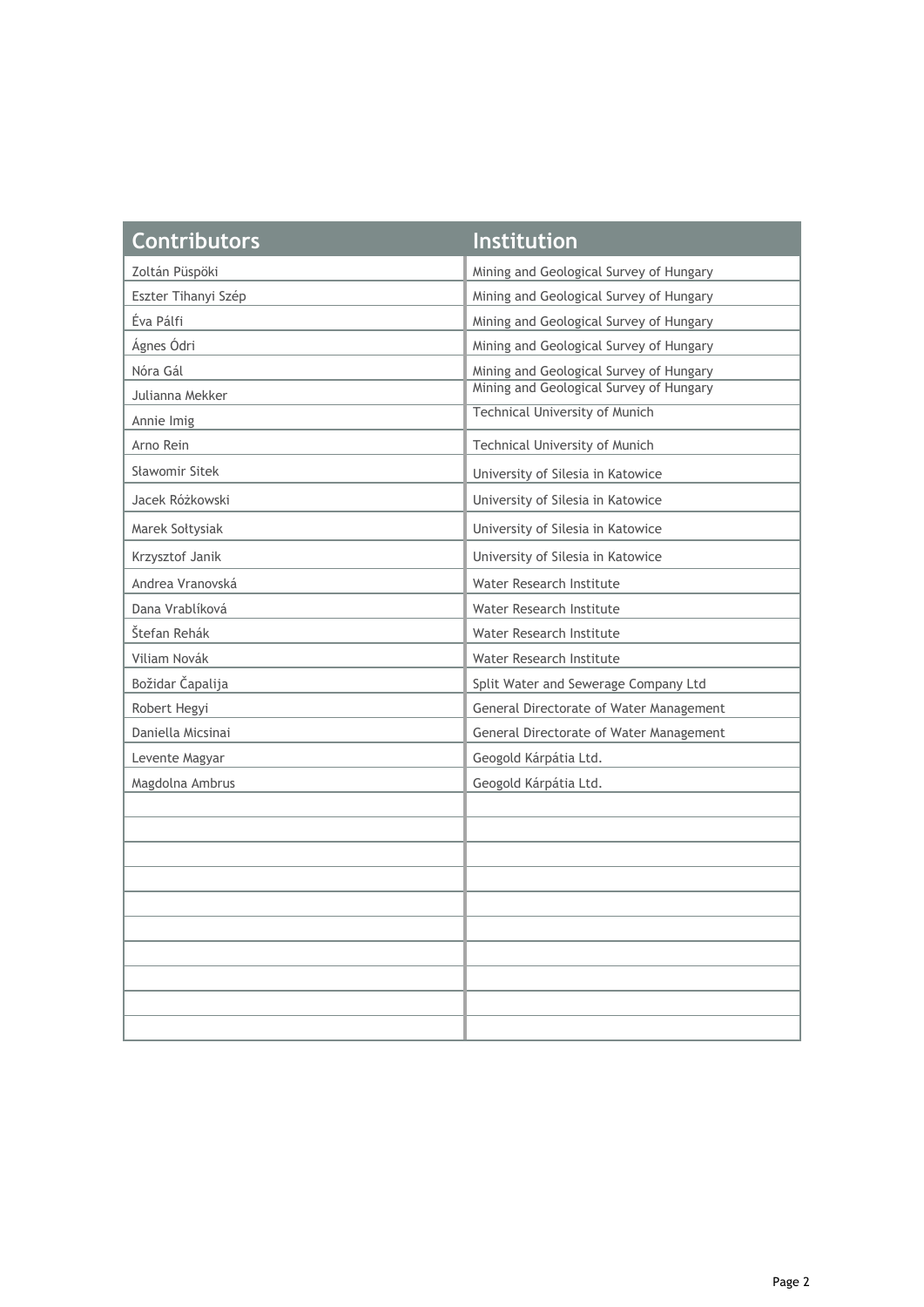### **Table of Contents**

| 4. Analysis assessing the necessity of adopting MAR policies, laws and regulations, gaps of |  |
|---------------------------------------------------------------------------------------------|--|
|                                                                                             |  |
|                                                                                             |  |
|                                                                                             |  |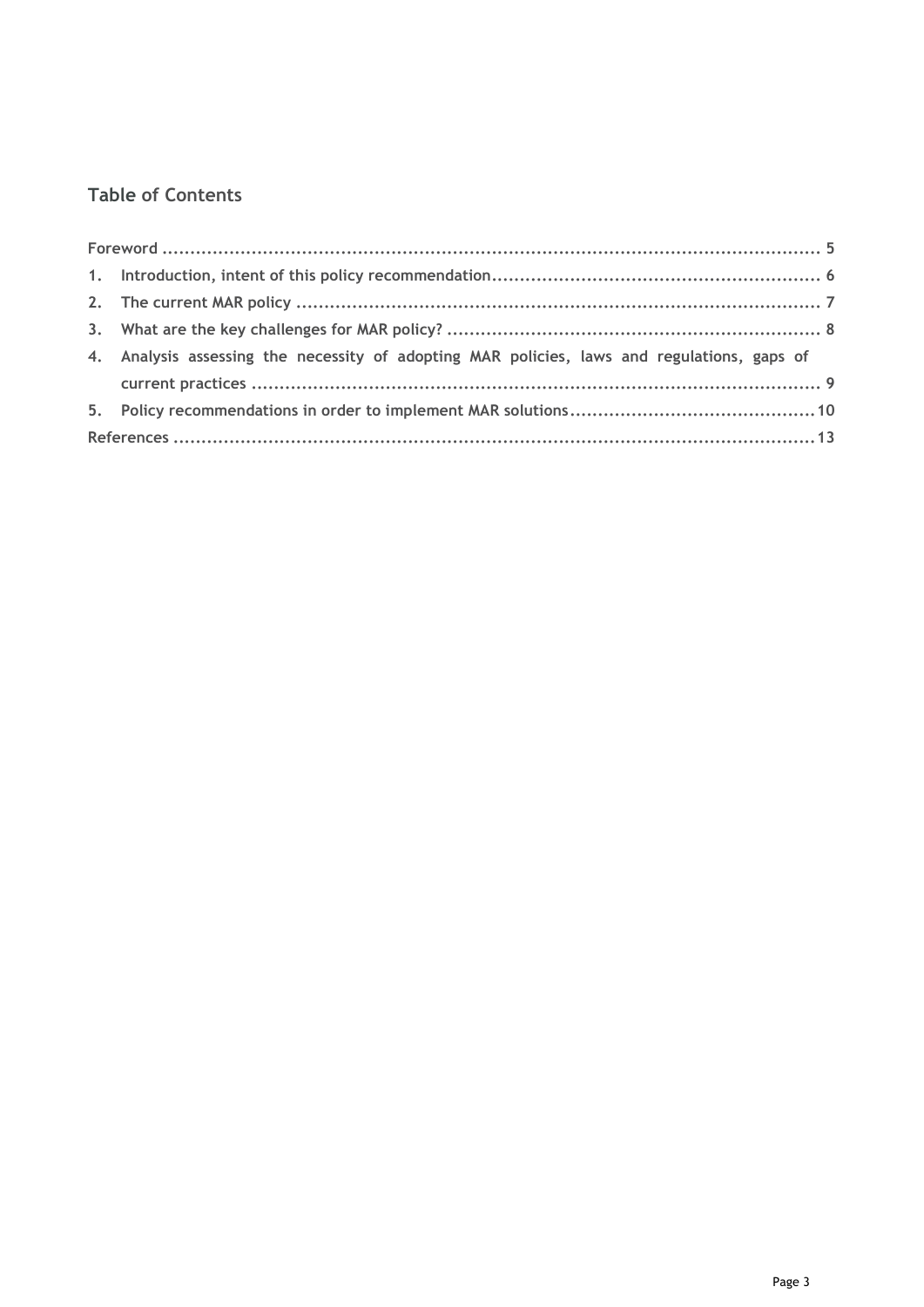### **List of Figures**

| Figure 2. Compliances of the most relevant directives (Urban Wastewater Treatment Directive<br>(UWWTD), Groundwater Directive (GWD), Water Framework Directive (WFD), Drinking<br>Water Directive (DWD)) to the phases of MAR application modified after Fig. 2 in |  |
|--------------------------------------------------------------------------------------------------------------------------------------------------------------------------------------------------------------------------------------------------------------------|--|

### **List of Tables**

| Table 1. |  |  |
|----------|--|--|
|          |  |  |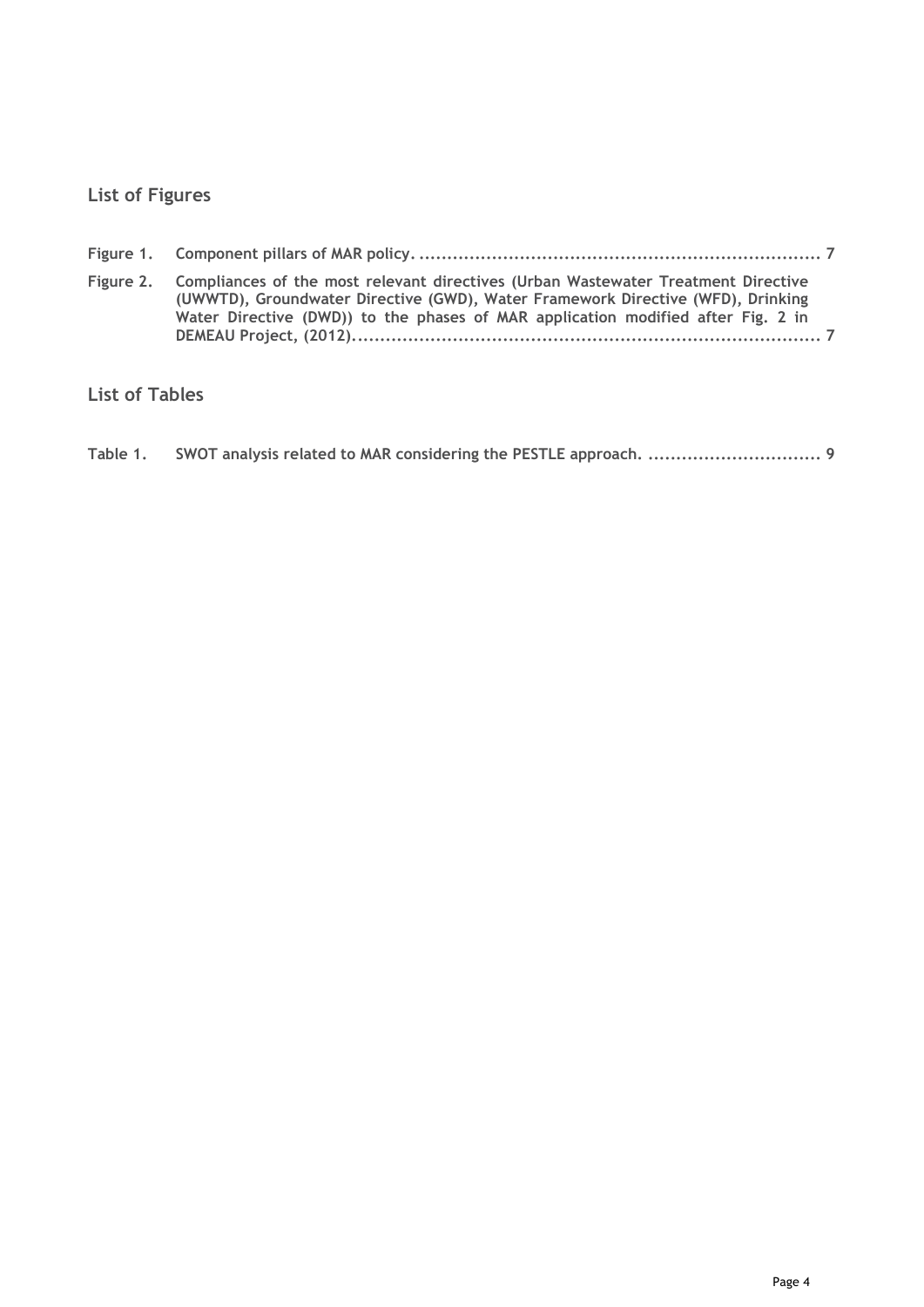### **Foreword**

The activities and results presented in this report have been carried out within the framework of the DEEPWATER-CE project, with the aim of developing an integrated implementation framework for Managed Aquifer Recharge (MAR) solutions to facilitate the protection of Central European water resources endangered by climate change and potential user conflicts. This document has been compiled by the Mining and Geological Survey of Hungary (MBFSZ), supported by a working group composed of members of project partners and associate partners AP1 (OVF) and AP2 (ARPA) (see contributors list).

The project DEEPWATER-CE is funded by the European Regional Development Fund (ERDF) via the Interreg Central Europe programme. This report reflects the authors' view and the funding authorities are not liable for any use that may be made of the information contained therein.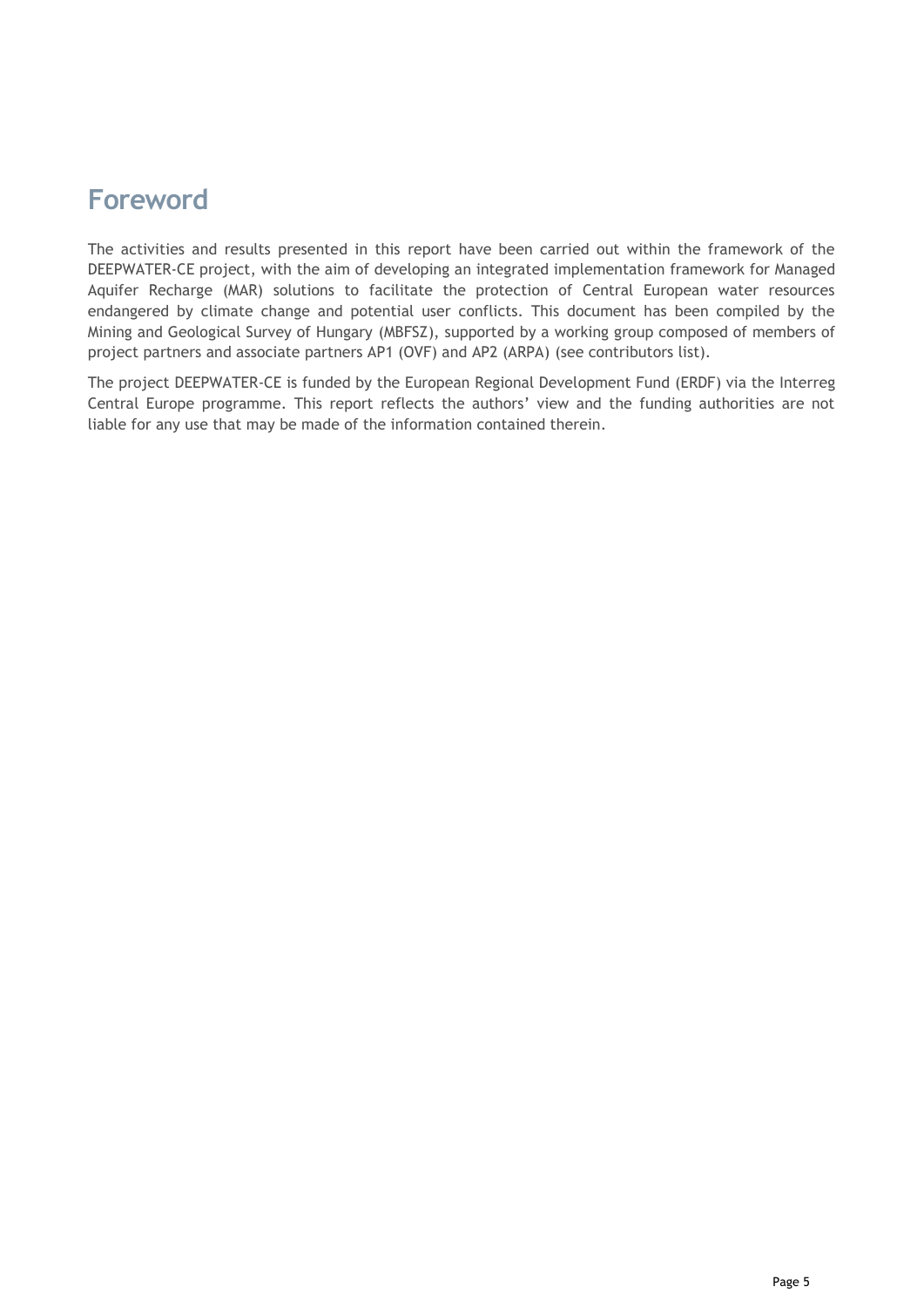### **1.Introduction, intent of this policy recommendation**

Natural groundwater and surface water resources are under pressure because of the increased water demand due to developments in different sectors. This is compounded by the negative impacts of climate change, which reduce rainfall or cause extremities in  $-$  especially  $-$  surface water yields (IPCC, 2007). Innovative approaches to water usage are needed to meet the increasing environmental and user demands (Bouwer, 2002; Dilllon et al., 2019; Evans and Dillon, 2018; Page et al., 2018).

DEEPWATER-CE project aims at developing integrated environmental management capacities for responsible public actors of CE with a comprehensive transnational approach, to plan and manage water resources by adoption of Managed Aquifer Recharge (MAR) schemes as a potential solution to cope the negative impacts of climate change which induce declines in water supply from groundwater.

This policy recommendation briefly aims to help optimise the use of water resources exposed to climate change in the Central European region. It aims to define the legal, financial, institutional and operational instruments on both local and regional levels, to facilitate safe and proper MAR operations. MAR is defined as the intentional recharge of water into aquifers under controlled (managed) conditions for recovering it later for subsequent use in water scarce periods, for surface or groundwater dependent ecosystems' benefits, for mitigating the impacts of groundwater abstraction, to prevent groundwater pollution, or to control saltwater intrusion.

This policy recommendation applies to MAR operations for drinking and irrigation water supply. Various recharging water sources are considered such as surface water (PL, HR, SK) and groundwater (HU). Reinjection for energy and mining, as well as treated wastewater are excluded. MAR is considered as an additional contribution to an aquifer, not a return of abstracted groundwater (Ward and Dillon, 2011).

MAR types/activities that are considered in this policy recommendations are:

- Induced river and lake bank filtration;
- Aquifer storage and recovery;
- Infiltration ditch;
- Infiltration pond;
- Underground dam;
- Recharge dam.

This policy recommendation applies a comprehensive, multisectoral approach for decision-makers. It describes the main elements and characteristics of the MAR policy, highlighting the key challenges, identifying the current gaps and problems and providing suggestions for future potential solutions.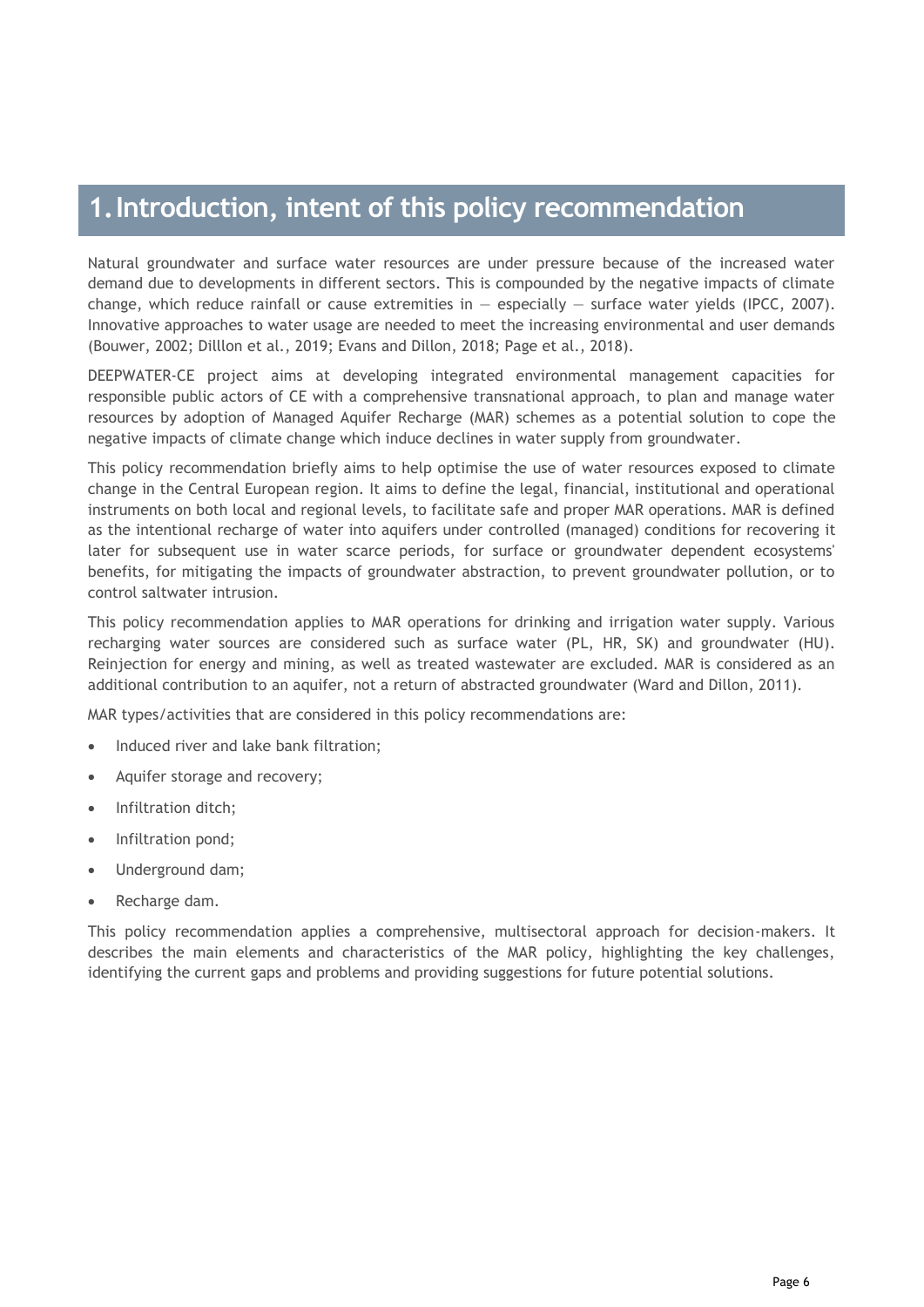## **2.The current MAR policy**

The main pillars of MAR policy environment are the regulatory framework, the institutional framework including stakeholders, good practices and public awareness, which need to be established and harmonized for any MAR applications (Figure 1) as a useful tool of integrated water resource management.



**Figure 1. Component pillars of MAR policy.**

<span id="page-6-0"></span>Regulation is required in order to control activities that might influence the quantity and quality of water resources which are the inherent components of the MAR scheme. This should be harmonized with different national environmental strategies. Due to the different vulnerability and allocation limits for water resources, recharge and recovery water for MAR are proposed to be managed separately.



<span id="page-6-1"></span>**Figure 2. Compliances of the most relevant directives (Urban Wastewater Treatment Directive (UWWTD), Groundwater Directive (GWD), Water Framework Directive (WFD), Drinking Water Directive (DWD)) to the phases of MAR application modified after Fig. 2 in DEMEAU Project, (2012).**

The general governing instruments of the regulations are the EU Directives and EU Framework Directives, which are adopted in the national legislations of the CE countries and can relate to the different elements of MAR applications (Figure 2). The national or regional legal instruments are provided by laws and acts, government decrees and ministerial decrees for regulation and implementation. The basic tools for the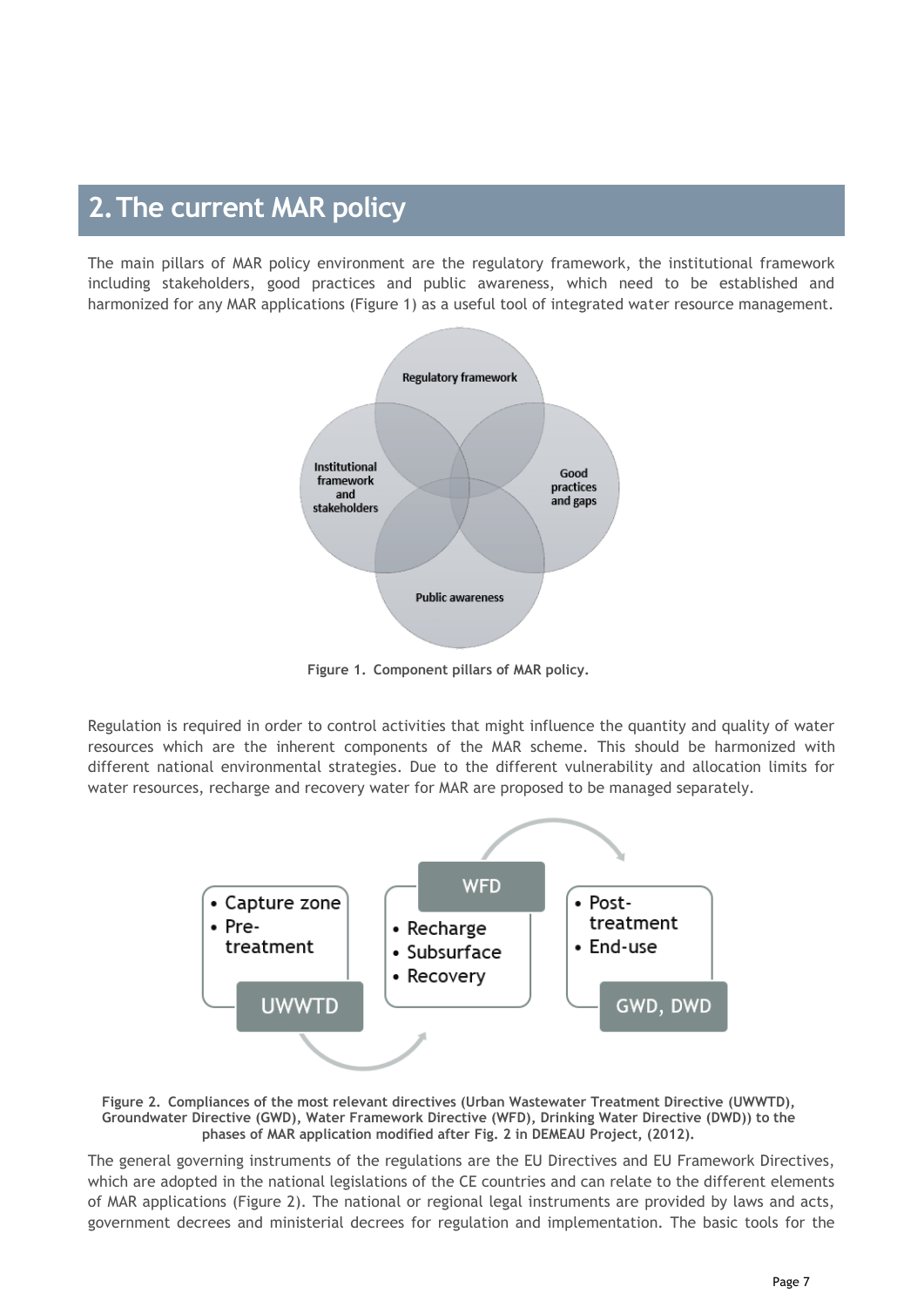implementation of the EU Directives are the main national strategies (eg. Climate Strategy, Water Strategy). An overview of the legislation in the project partner countries has been carried out within the frame of the DEEPWATER-CE project (DEEPWATER-CE, 2021a).

The institutional arrangements for the management of MAR applications and water resources should bring clarity to the roles and responsibilities of the national and/or regional institutions responsible for water resources. The structure of the organizations with responsibilities for both surface and groundwater has to ensure a univocal background for the implementation of regulations and water resource management. This also comprises the financial actors, operators and the authority for monitoring of a MAR project. The problem of groundwater management receiving inadequate attention under this arrangement needs to be addressed in most of the CE countries.

Well-informed, trained communities, spatial planners and water users are able to better scope out the innovative solutions providing more sustainable and attractive water management tools. Scientists have a special responsibility in raising awareness on the role that MAR can play in water management, and in guiding communities towards such novel solutions in the Central European region. Therefore, informing stakeholders and the general public is an important element of MAR policy.

Knowledge is gained through experience from around the world and provides some examples of good practices which can enhance the effectiveness of MAR applications (DEEPWATER-CE, 2020). Additionally, gaps need to be identified to assure a wider application of MAR.

# **3.What are the key challenges for MAR policy?**

The key challenges of MAR policy implementation (which are also discussed in detail in chapter 4 of DEEPWATER-CE, 2021b) can be related to (1) technical, (2) environmental and health, (3) economic/financial, (4) social, (5) governance and (6) legislation issues. This is in line with the PESTLE (Policy, Economic, Social, Technological, Legal and Environmental issues) concept in policy development (Morrison, 2013).

Based on the experience gained within the framework of the DEEPWATER-CE project, we consider the following key challenges:

- Enhancement of the sustainable yield for the various, sometimes competing, end uses of groundwater. Overexploitation or effects of climate change can deplete the aquifer, therefore groundwater levels are significantly decreasing seasonally or on long-term.
- Retention and storage of excess surface or groundwater for future needs, due to seasonal or periodical changes and water demands (e.g. vegetational periods, ecological needs, touristic season).
- To improve existing groundwater quality of naturally or anthropogenically polluted areas, or to maintain good chemical status of groundwater bodies, as defined in WFD and RBMP.
- Lack of specific legislation related to MAR schemes regarding the above  $(1) (6)$  aspects, and also the implementation phases of the MAR schemes throughout Planning → Operation and Maintenance → Final Use and Distribution phases. Additionally, capture and recharge of source water as well as recovery of groundwater for users has also to be addressed.
- Monitoring of groundwater quality and quantity parameters through the entire lifespan of MAR scheme to ensure the safety of the environment and human health, as well as to improve data and information for decision making.
- Lack of knowledge of the general public about MAR solutions.
- Lack of stakeholders' engagement.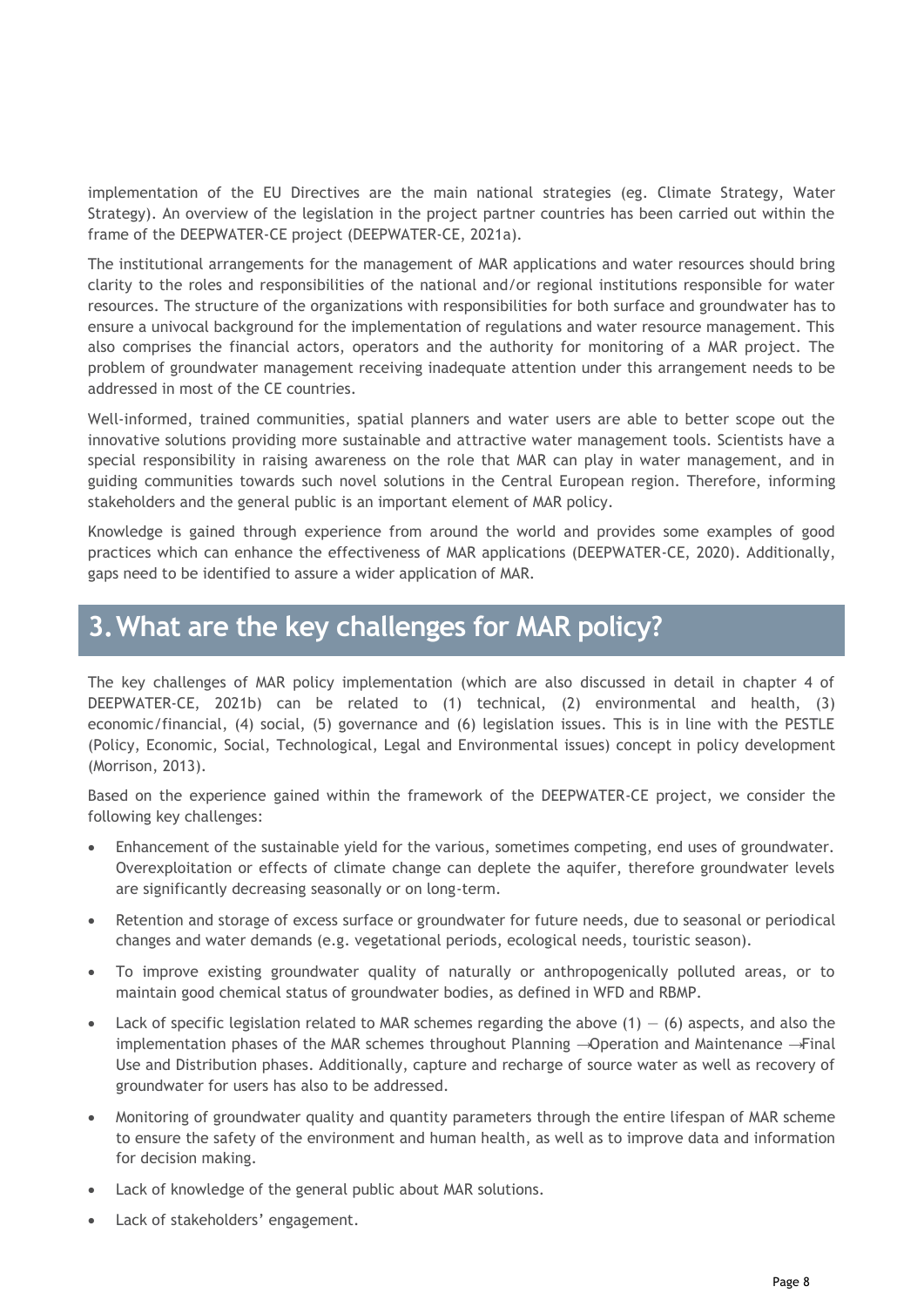# **4.Analysis assessing the necessity of adopting MAR policies, laws and regulations, gaps of current practices**

The assessment of the necessity of adopting MAR policies, laws and regulations is presented in a SWOT (Strengths, Weaknesses, Opportunities and Threats) analysis considering the PESTLE approach.

Table 1. SWOT analysis related to MAR considering the PESTLE approach.

| <b>STRENGTHS</b>                                                                                                                                                                                                                                                                                                                                                                                                                                                                                                                                                                                                                                                                                                                                                                   | <b>OPPORTUNITIES</b>                                                                                                                                                                                                                                                                                                                                                                                                                                                                                                                                                                                                                                                                                                                                                                                                                                                                                                                                                                                                                                                                                                                                                                     |
|------------------------------------------------------------------------------------------------------------------------------------------------------------------------------------------------------------------------------------------------------------------------------------------------------------------------------------------------------------------------------------------------------------------------------------------------------------------------------------------------------------------------------------------------------------------------------------------------------------------------------------------------------------------------------------------------------------------------------------------------------------------------------------|------------------------------------------------------------------------------------------------------------------------------------------------------------------------------------------------------------------------------------------------------------------------------------------------------------------------------------------------------------------------------------------------------------------------------------------------------------------------------------------------------------------------------------------------------------------------------------------------------------------------------------------------------------------------------------------------------------------------------------------------------------------------------------------------------------------------------------------------------------------------------------------------------------------------------------------------------------------------------------------------------------------------------------------------------------------------------------------------------------------------------------------------------------------------------------------|
| • there is a growing interest in MAR applications<br>• there are worldwide good practices examples<br>· operation of MAR can be more cost efficient as<br>non nature-based solutions such as dams and<br>water treatment plantsexcess water can be<br>collected and stored for later recovery<br>• several MAR technologies and their combinations<br>exist and can be applied<br>· EU water related legislation is already being<br>transposed to national legislations<br>. MAR helps achieving the good groundwater<br>quantitative and qualitative status through the<br>replenishment of aquifer                                                                                                                                                                              | · good policy can support sustainable management of water<br>scarcity<br>• MAR systems can have a positive impact on the development of<br>different sectors (eg. agriculture, tourism) and therefore<br>increase their economic development and the regional<br>progress<br>• MAR technologies and their combinations can be applied in a<br>variety of geological-hydrogeological environments<br>• the technological development increases the effectiveness of<br><b>MAR</b> systems<br>· clear framework policy exists already for water governance in<br>the EU, therefore MAR-related legislations are possible to be<br>integrated into it<br>· mitigating climate change effects<br>• improvement of groundwater quality at polluted sites<br>$\bullet$                                                                                                                                                                                                                                                                                                                                                                                                                         |
| <b>WEAKNESSES</b>                                                                                                                                                                                                                                                                                                                                                                                                                                                                                                                                                                                                                                                                                                                                                                  | <b>THREATS</b>                                                                                                                                                                                                                                                                                                                                                                                                                                                                                                                                                                                                                                                                                                                                                                                                                                                                                                                                                                                                                                                                                                                                                                           |
| . MAR policies are missing from the national<br>environmental and water strategies in most of<br>the the CE countries<br>· due to traditions surface water reservoirs are<br>preferred to MAR, still nowadays; MAR is not<br>considered as an alternative solution<br>• extra financing is required for installation<br>· financing system does not exist in the CE<br>countries, lack of private/public funding<br>· lack of knowledge of the public, planners and<br>legislators about MAR solutions<br>· chemical, physical, biological clogging-related to<br>recharge and subsurface storage<br>· not sufficient source water availability or not<br>sufficient geological conditions<br>• specific regulations for MAR systems are missing<br>• poor quality of source water | • there can be a long time between the realization of the need<br>for MAR and its implementation in the legislation<br>· willingness of stakeholders to finance MAR is minimal<br>· economic risks due to possible low price of water, which<br>decreases the competitiveness of MAR<br>· uncertain economic sustainability<br>· unplanned costs regarding MAR installation and maintenance<br>• there is a risk for public unacceptance of MAR<br>· engagement of public and policy makers is low<br>· a specific selected MAR technology might not necessarily<br>ensure the required amount or quality of wateemerging or<br>other contaminants in source water might be present in the<br>recovered and distributed groundwater even when applying<br>novel MAR technologies<br>· potential risks related to the ownership and water distribution<br>· questions of land expropriations<br>· missing of legal regulation on recharged and recovered water<br>quality or not harmonized with other relevant legislation and<br>rules<br>· recharged MAR water mixing with groundwater of different<br>chemical composition which might have negative impact on<br>groundwater quality |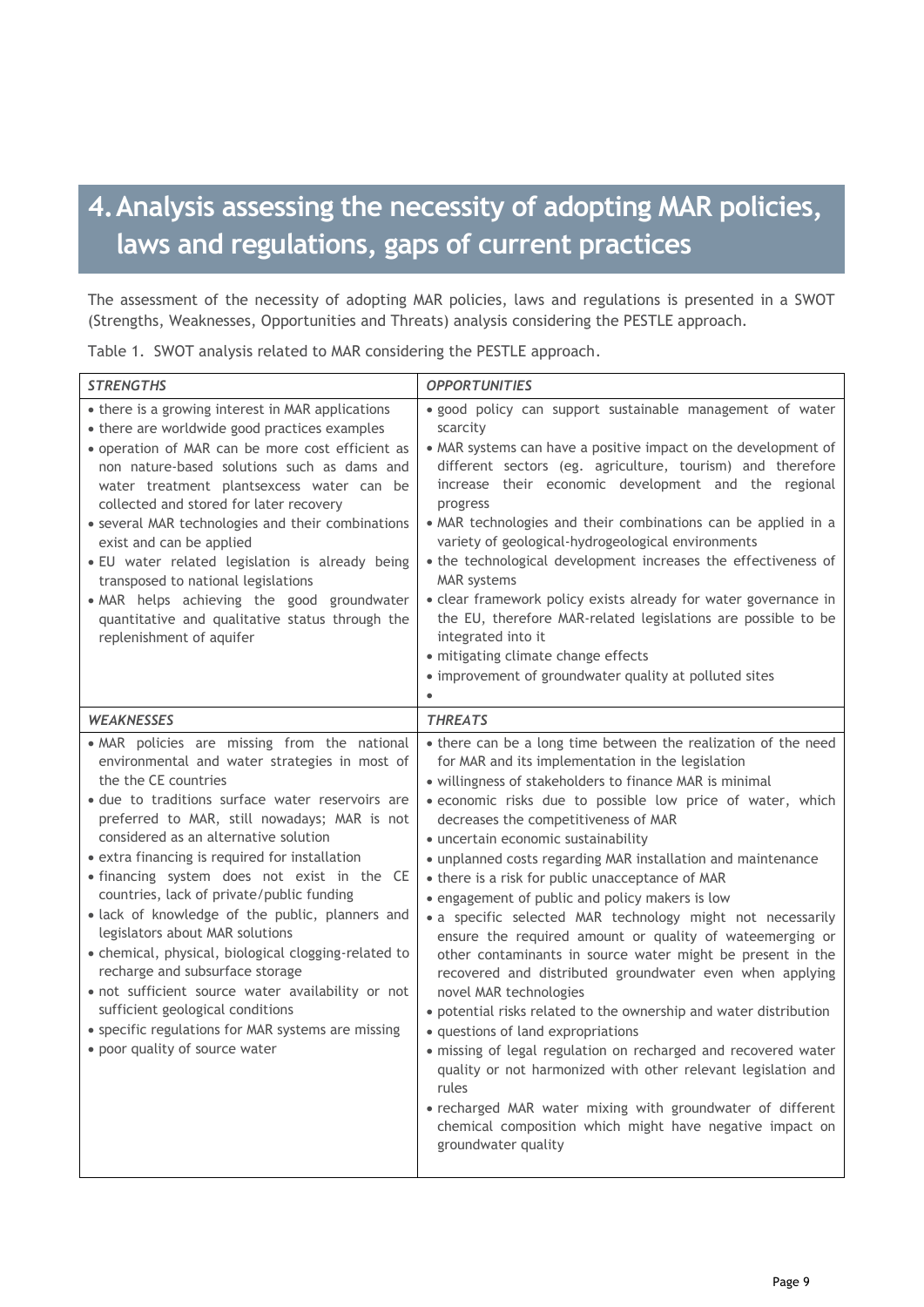# **5.Policy recommendations in order to implement MAR solutions**

In order to achieve a wider applicability of MAR in CE, the integration of objectives and measures for the use of MAR systems into each country's strategic planning documents, in particular into the documents of water management, river basin management plans and climate adaptation, is needed. It is advised to define it both on local and on regional levels. In total five key issues are identified in this document, for which policy recommendations are proposed and a short rationale is given.

#### *Issue 1: Elaboration of a strategy on MAR applications.*

#### *Recommendation:*

- Integration of the objectives and measures for the use of MAR systems into each country's strategic planning documents, in particular the documents of water management and climate adaptation.
- A "National Strategic Plan for the application of MAR systems" should be prepared, which will cover the entire life cycle of a MAR scheme, including its sustainability, and risk assessment.

#### *Rationale:*

In order to provide a profound basis for the implementation of MAR solutions, the complexity of the issue needs to be accounted for. National strategies and action plans outline the strategic framework, help establish a planning process, identify priorities, promote effective management and drive implementation of MAR schemes on a longer time scale and in a possibly wider context. They are not binding legally, though are considered important to succeed in legislation. Strategic planning should be objective, evidence-based, as much as possible, should provide clear vision, give forecast and compare alternative scenarios and solution possibilities. With respect to MAR, Water Management Strategy and Climate Adaptation Strategy are the two most relevant ones.

It is suggested to set up a special working group of experts in hydrogeology, economics, and risk analysis to contribute in the preparation of national MAR strategies/action plans, as it is in the case of the Water Safety Plans, for example.

#### *Issue 2: Regulations on MAR in a comprehensive way*

#### *Recommendation:*

- A detailed system of regulation and licencing of MAR methods should be established.
- The regulatory and licensing specifications for the implementation of MAR systems differ from country to country, which must be considered during this process.
- Direct and indirect incentives should also be developed.

#### *Rationale:*

Development of regulations which cover the entire life cycle of MAR activities, sustainability, and risk assessment. Regulations on water accessibility through MAR system, entitlement, tradability and obligations and conditions of water use should be established. The regulations for the implementation of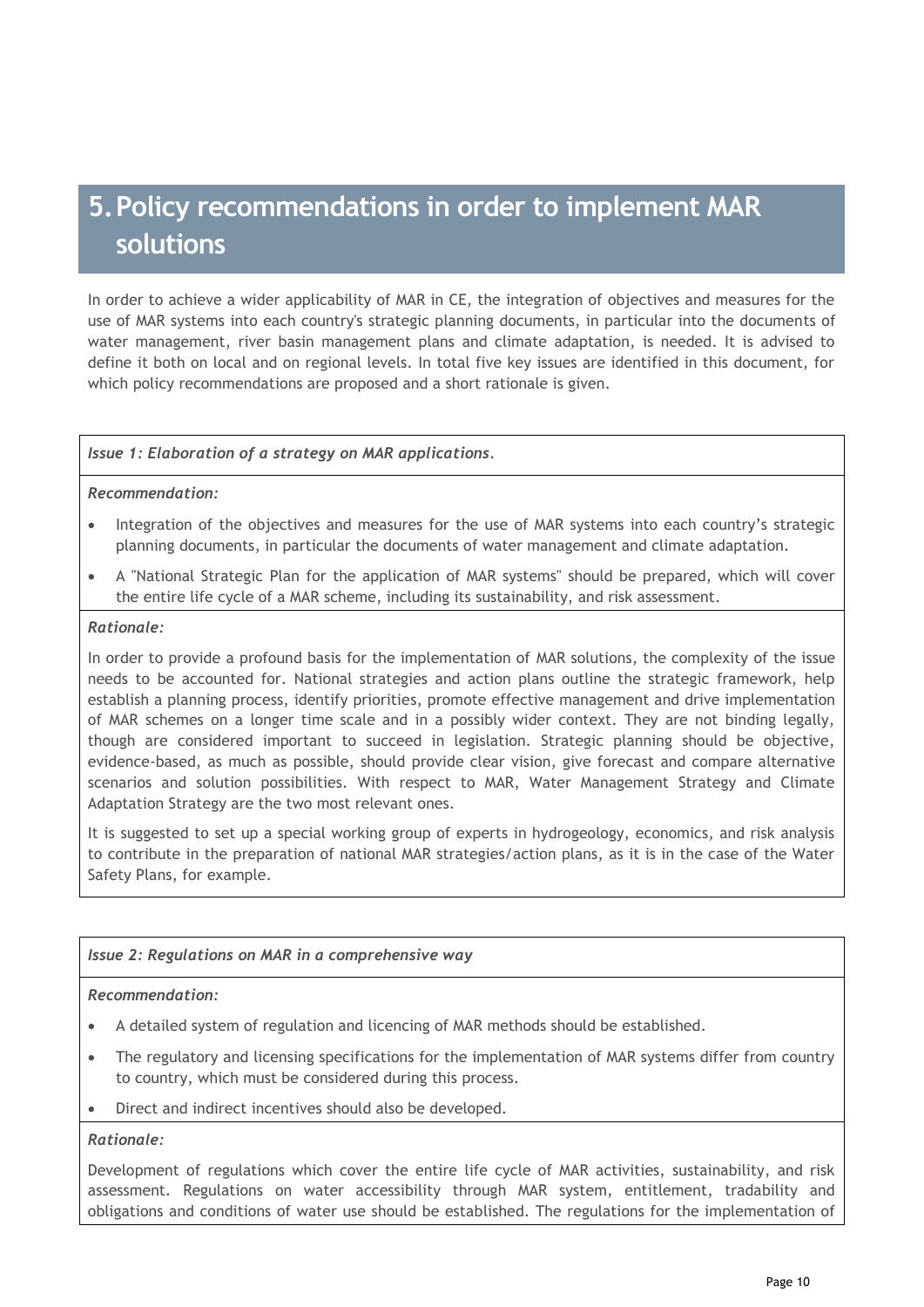MAR systems differ from country to country, which must be considered during this process.

Water price policies should also reward the sustainable water management solutions and sanction the nonsustainable solutions. Additionally, each specific sector needs direct incentives to speed up the investments.

Financial assets, resources have to work on the principle of user/polluter pays.

According to the WFD, the poor status of groundwater chemical status can be caused not only by pollutants, but also by a trend change in natural background values, e.g. easily accessible in a saline area with long-lasting surface water replenishment. Therefore, the scope of the regulation should be extended to all types of source water for recharge in addition to those containing potentially polluting substances. However, it is worth restricting the scope of the regulation according to the amount of water leaked.

MAR systems shall be installed based on extensive, detailed examination, monitoring and experimental testing of the local conditions.

Regulation of good practice for using wastewater as source water for MAR needs to be developed.

An economic action plan for MAR implementation is suggested to be prepared to promote the construction of MAR systems.

#### *Issue 3: Suggestion of MAR incorporation into executive documents (e.g. River Basin Management Plans)*

#### *Recommendation:*

- It is necessary to include the review of the applicability of MAR methods into the River Basin Management Plan (RBMP) revisions, especially in regions exposed the most to the negative effects of climate change and in the water bodies with poor conditions or at risk of contamination, as an important tool for integrated water resources management.
- Potential areas for the implementation of MAR systems can and should be determined based on the environmental assessments of the River Basin Management Plans.

while considering the following issues:

- MAR systems can be installed based on extensive, detailed examination and experimental testing of the local conditions.
- During the construction of dams and reservoirs for any purpose, the possibility of unintentional groundwater recharge in the vicinity of these facilities should be evaluated to minimise evaporation and leakage.
- Focus on the design of effective monitoring of selected indicators during the operation of the MAR systems (e.g. physico-chemical properties of source water, surface water and groundwater levels, injected yields, water treatment parameters, etc.), and regular evaluation of obtained data during the lifespan of the MAR system.

#### *Rationale:*

The poor quantitative status of groundwater bodies is caused by groundwater overexploitation (abstracted water amount exceeds the recharge in a long term). River Basin Management Plans formulate measures for the protection of surface and groundwater-dependent ecological systems and the sustainable water uses. However, groundwater systems are characterized by slow processes, therefore groundwater levels will not necessarily rise as a result of the above measures and that groundwater-dependent ecosystems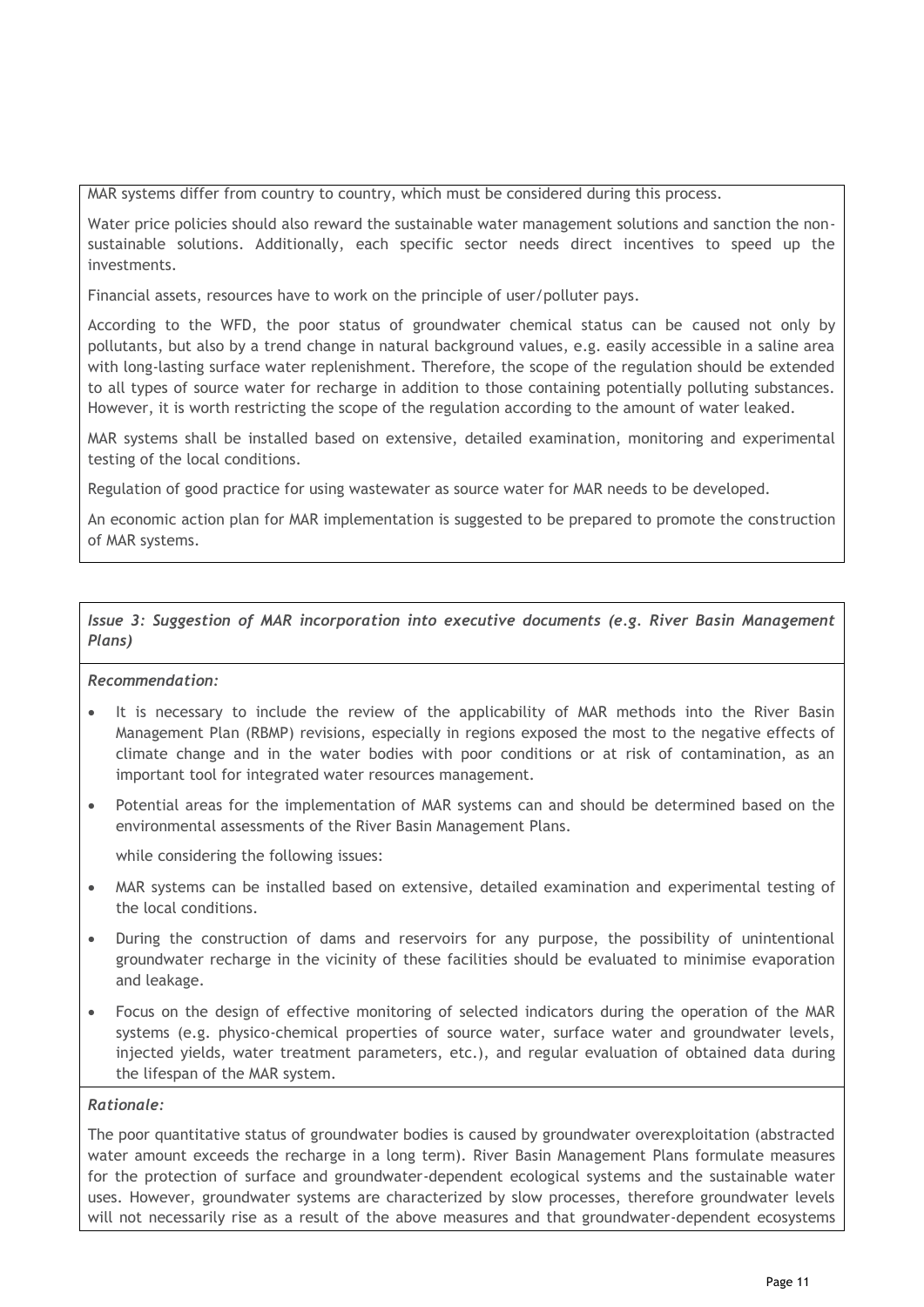will not regain an adequate amount of available water. Thus, MAR systems are suggested to be applied, in order to increase the amount of groundwater that can be extracted without further deteriorating groundwater bodies with poor quantitative status. Improvement of groundwater quality status is also a slow process, in which MAR systems can play an important role.

MAR-specific measures should be incorporated into RBMPs.

At present, MAR is not a supported activity to protect groundwater. In the context of groundwater vulnerability, this could be completely ruled out in some areas but permissible in others. This measure is also in the interest of surface water management.

Indicators of the measures can be e.g.: rising groundwater levels, the quantitative status of the groundwater body, amount of wastewater recovered, amount of water replenishment, groundwater ecosystem assessment.

*Issue 4: Improving information on applicability and implementation of MAR for decision making*

#### *Recommendation:*

- It is necessary to promote MAR solutions in water sector via River Basin Management Plans (e.g. to include MAR schemes into RBMP´s revision)
- It must be noted that MAR systems can be operated only in parallel with the operation of a properly designed monitoring system, which covers all the aspects, including the viability and life cycle of a MAR system.

#### *Rationale:*

MAR has a vital role in managing the reduction of the vulnerability and enhancement of the resilience to the effects of climate change. In order to tackle these challenges, the understanding of the impacts, vulnerability and risks need to be strengthened through data collection, monitoring, analyses and assessment. For the sustainable management of the available resources among competing users and also to ensure safety, promoting environmental assessment, screening and experimental testing of local conditions are needed.

Research and development of the projects tailored to regional conditions, and also pilot studies of different MAR types and different priority problems can contribute to this significantly.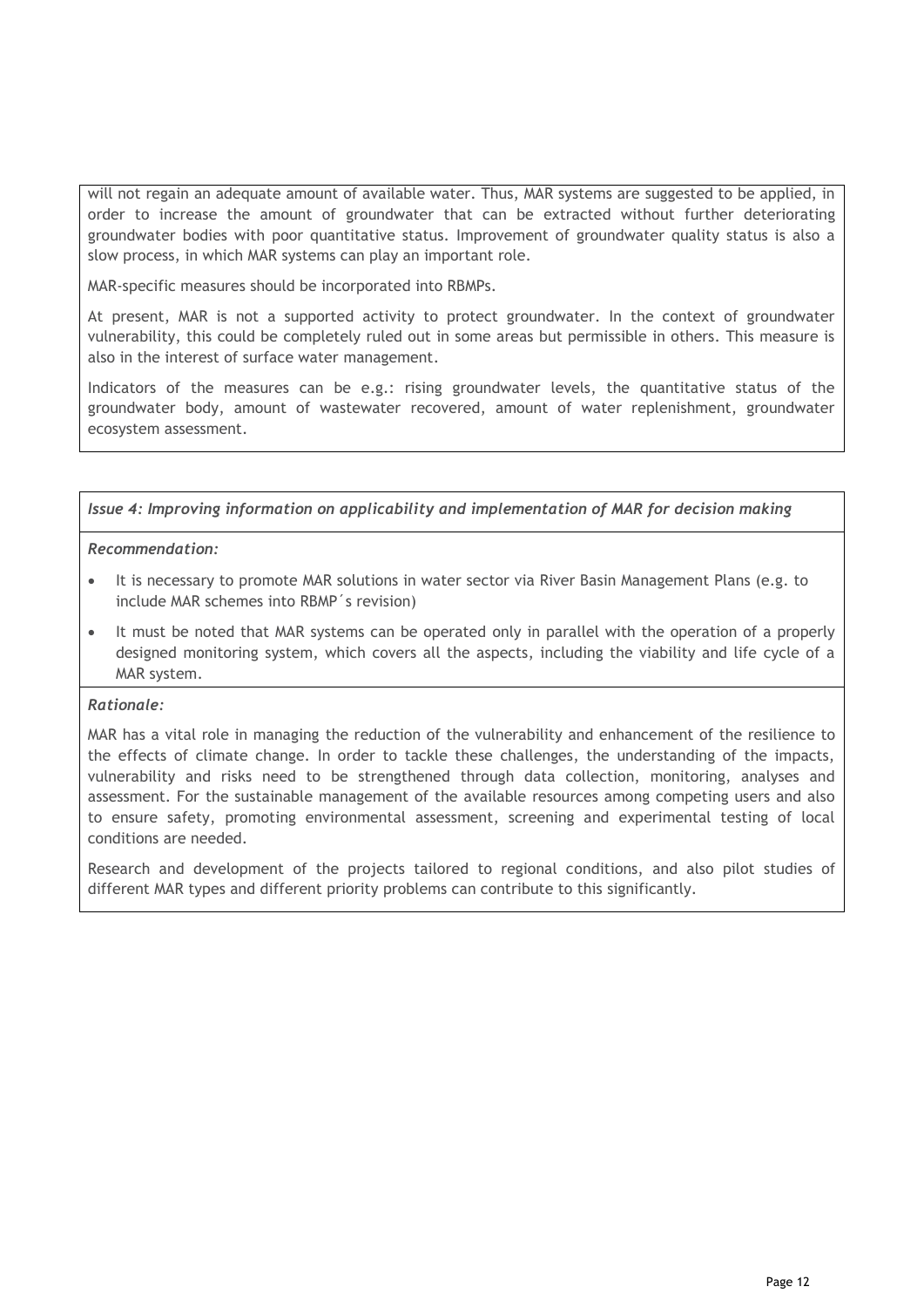#### *Issue 5: Education of professionals and public awareness raising on MAR applications*

#### *Recommendation:*

- The National Strategic Plans and the benefits of MAR systems must be disseminated in the society, educational organisations, decision-making organisations, NGOs and other relevant authorities.
- The engagement of the experts, as well as water and climate research-related institutes should be increased.

#### *Rationale:*

Stakeholders are often not trained in hydrogeology, MAR or in the potential impacts of climate change on water resources. Therefore, they are often reluctant on applying new technologies like MAR, which are not widespread in CE. Additionally, concerns are raised on water quality aspects.

Suitable tools for public awareness-raising are leaflets, educational films, presentations, public, school and university handouts and MAR sites visits, trainings, distributed via media (websites, applications, social media channels, etc.). The development of a pilot project for educational and demonstration purposes can play a major role during such promotions.

### **References**

Bouwer, H., (2002): Integrated Water Management for the 21st Century: Problems and Solutions, Journal of Irrigation and Drainage Engineering, 128 (4), DOI:10.1061/(ASCE)0733-9437(2002)128:4(193)

DEEPWATER-CE Project, (2020): D.T1.2.1 Collection of good practices and benchmark analysis on MAR solutions in the EU. Transnational Report, INTERREG-CE Programme. [https://www.interreg](https://www.interreg-central.eu/Content.Node/DEEPWATER-CE/D.T1.2.1-Collection-of-good-practices-and-benchmark-analysis.pdf)[central.eu/Content.Node/DEEPWATER-CE/D.T1.2.1-Collection-of-good-practices-and-benchmark](https://www.interreg-central.eu/Content.Node/DEEPWATER-CE/D.T1.2.1-Collection-of-good-practices-and-benchmark-analysis.pdf)[analysis.pdf](https://www.interreg-central.eu/Content.Node/DEEPWATER-CE/D.T1.2.1-Collection-of-good-practices-and-benchmark-analysis.pdf)

DEEPWATER-CE Project, (2021a): D.T4.1.2 Comparative transnational report of CE legislation and policies on MAR. INTERREG-CE Programme. [https://www.interreg](https://www.interreg-central.eu/Content.Node/DEEPWATER-CE/D.T4.1.2-Comparative-CE-transnational-report-MAR-legislation.pdf)[central.eu/Content.Node/DEEPWATER-CE/D.T4.1.2-Comparative-CE-transnational-report-MAR](https://www.interreg-central.eu/Content.Node/DEEPWATER-CE/D.T4.1.2-Comparative-CE-transnational-report-MAR-legislation.pdf)[legislation.pdf](https://www.interreg-central.eu/Content.Node/DEEPWATER-CE/D.T4.1.2-Comparative-CE-transnational-report-MAR-legislation.pdf)

DEEPWATER-CE Project, (2021b): D.T4.2.1 Transnational Guidelines for Better MAR Adoption in CE Region Legislation And Strategy. Report, INTERREG-CE Programme.

DEMEAU Project, (2012): D12.1. The management of aquifer recharge in the European legal framework [D121 legal framework and MAR DEMEAU project\\_1.pdf \(demeau-fp7.eu\)](https://demeau-fp7.eu/sites/files/D121%20legal%20framework%20and%20MAR%20DEMEAU%20project_1.pdf)

Dillon, P. Stuyfzand, P., Grischek, T., Lluria, M., Pyne, R.D.G., Jain, R.C., Bear, J., Schwarz, J., Wang, W., Fernandez, E., Stefan, C., Pettenati, M., van der Gun, J., Sprenger, C., Massmann, G., Scanlon, B. R., Xanke, J., Jokela, P., Zheng, Y., Rossetto, R., Shamrukh, M. Pavelic, P., Murray, E., Ross, A., Bonilla Valverde, J.P., Palma Nava, A., Ansems, N., Posavec, K., Ha, K., Martin, R., Sapiano, M. (2019): Sixty years of global progress in managed aquifer recharge, Hydrogeology Journal, 27:1–30.

European Commission Directive 2006/118/EC of the European Parliament and of the Council on the protection of groundwater against pollution and deterioration (GWD)

European Commission Directive 2000/60/EC of the European Parliament and of the Council Water Frame Directive (WFD)

European Commission Directive 2020/2184 of the European Parliament and of the Council on the quality of water intended for human consumption (DWD)

European Commission Directive 91/271/EEC on the Urban Wastewater Treatment Directive